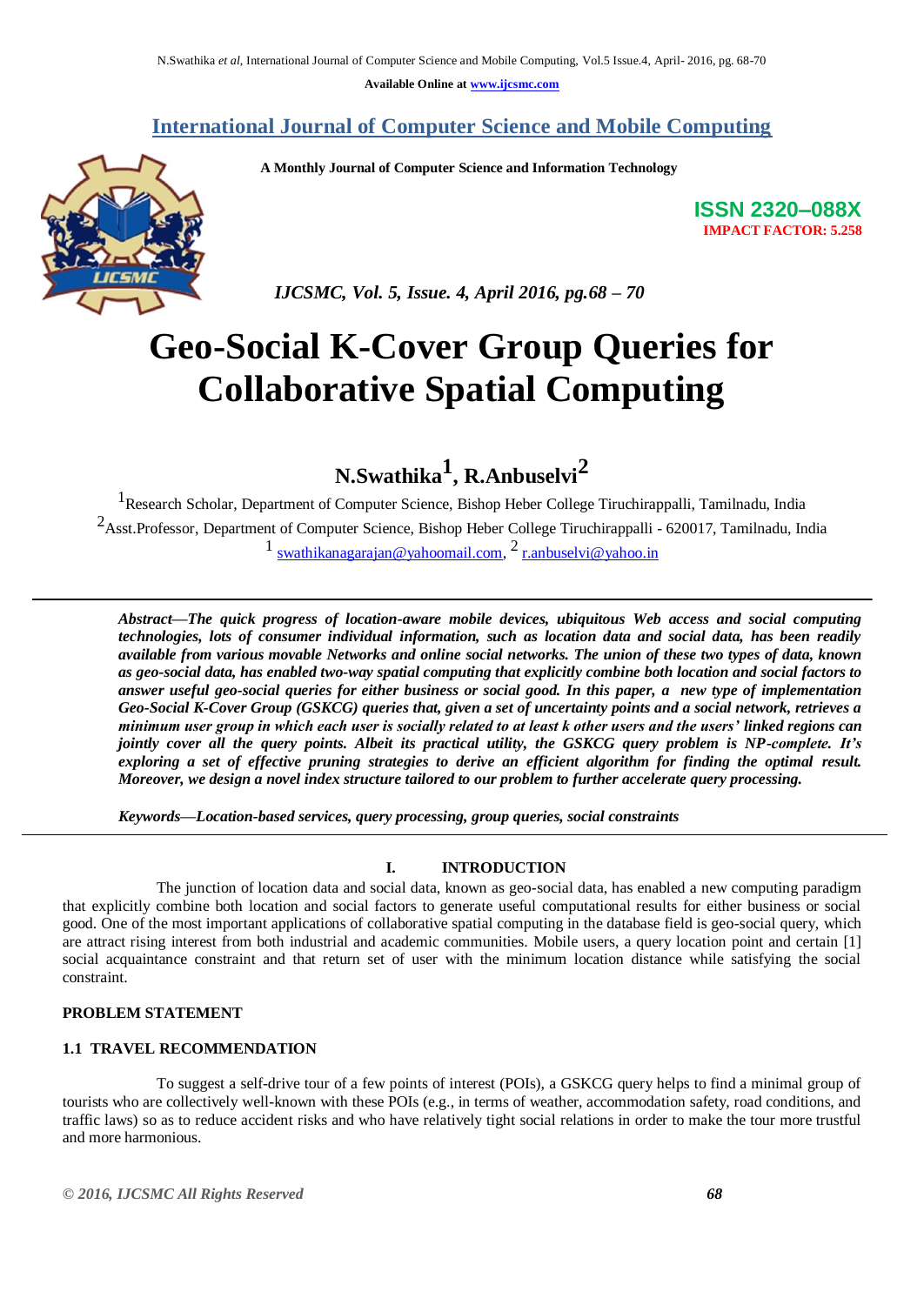### **1.2 SPATIAL TASK OUTSOURCING**

Given a set of spatial tasks, each connected with a spatial location, one needs to distribute them to a set of workers, each having a service region. To effectively complete the tasks, the check regions of the selected workers should envelop all spatial responsibilities locations, and the workers are expected to have good collaborative relationships so that the responsibilities can be professionally performed. A GSKCG query directly addresses this worker selection problem in spatial task outsourcing. In perform, the dimension of the group of preferred workers should be minimum to minimize service cost.

# **1.3 COLLABORATIVE TEAM ORGANIZATION**

GSKCG queries are useful for marketing *and* endorsement agencies. For example, in an agency, each agent has several familiar market areas and several good collaborators. If a company wants to hire a marketing team to promote its products in some market areas, a GSKCG query finds a good team that covers all promotion locations and that is cohesive while causing the least amount cost for the company. As another example, a community organization can resort to a GSKCG query to find a minimal group of investigators to conduct a questionnaire survey in several sites.

#### **II. RELATED WORKS**

### **2.1 QUERY PROCESSING**

 In the query processing three GeoSN query types; Range Friends (RF )Nearest Friends (NF), and Nearest Star Group (NSG. There are various ways to process a GeoSN query using primitives. For each query type, we introduce algorithms that use different combinations of primitives, without requiring the existence of a sophisticated hybrid index at the QM.Several algorithms presented next require the incremental retrieval of the "next nearest user" to a location q. This can be implemented via a subroutine called Next Nearest User (q). However, such an operation necessitates the maintenance of state (e.g., the lastly retrieved nearest user, or some heap information). That the primitives cannot keep state at SM and GM. Hence, Next Nearest User (q) cannot<sup>[2]</sup> be regarded as a primitive query, but rather it should be implemented at QM.

#### **2.2 SPATIAL COMPUTING AND THE AMORPHOUS MEDIUM**

 The problem of building a spread system utilizing this abstraction is thus factored into three components: 1) Application code built in terms of geometric computations and information flows on regions of a manifold. 2) Algorithms that map from any combination of geometric computations and information flows into a robust, distributed implementation on the neighborhood interactions of an amorphous medium. 3) A virtual machine for approximating the neighborhood interactions of an amorphous medium on a network of communicating devices.

#### **2.3 DISTRIBUTED NETWORK**

 Distributed networked systems are a basic challenge in our current network-centric era. Centralized systems are often impractical due to considerations of speed, robustness, adaptively, etc. Distributed systems have the potential to overcome all of these problems, but in order to do so many challenges must be addressed, such as coordination of decisions and version to changes in the calculation or in the network. The complexity of overcoming these challenges means that current dispersed systems generally address only

 The virtual machine may even be able to automatically adapt to troubles with too few or too a lot of neighbors. If there are too few neighbors, the device may be able to increase the variety at which it communicates (e.g. by adjusting the power of a radio transmitter). If there are too many neighbors, the device might [3] decrease the range of communication, or might also decrease the frequency of communication.

#### **2.4 LOCATION BASED SOCIAL NETWORKS**

 With extra public accessing Online Social Networks (OSN) with their mobile devices, location-based features have become an important part of the social networking. In this paper, the first measurement study of a new category of placebased online social networking services, a location-based social discovery (LBSD) network, which enables users to discover and communicate with nearby people. Unlike accepted check-in-based social networks, A novel disk-based index for processing SSSP and BFS queries. In addition to many traditional applications of SSSP and BFS, our index can also be applied to devise efficient solutions for a large number of important problems the problem of indexing a graph for answering particular resource shortest path or distance (SSSP or SSdist) queries[4]. Given graph G and a source vertex s, an SSSP or SSdist query finds the shortest path or distance from s to every vertex in G. We consider both weighted and un-weighted graphs

# **III. PROJECTED WORK**

In the propose a novel type of geo-social queries, called Geo-Social K-Cover Group (GSKCG) queries, which is based on spatial control and a new modeling of social relationships. Intuitively, given a set of spatial query points and an underlying social network, a GSKCG query finds a minimum user group in which[5] the members satisfy certain social relationship and their associated regions can together cover all the query points.

 GSKCG query retrieves a minimum user group in which each user is linked to at least k other users and the users' associated regions can jointly cover all the query points.